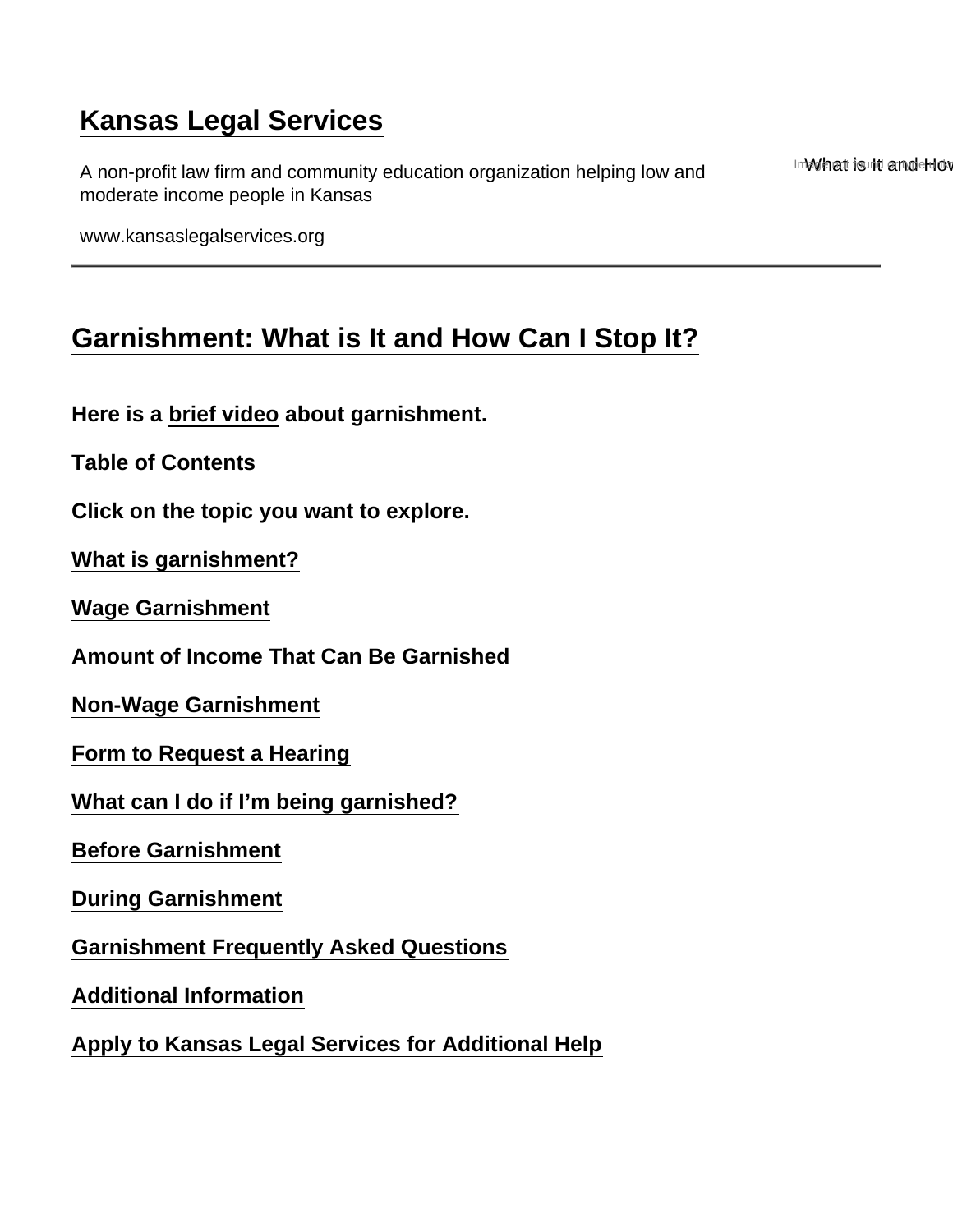# <span id="page-1-0"></span>[Short video about Garnishment](#page-8-0)

# [How to Protect Your Income and Assets](#page-8-0)

## What is garnishment?

Garnishment is when a debt collector uses the court to take your money away from you. A garnishment can only occur after a Judgement has been obtained in Court. You can confirm that this has occurred with the Clerk of the District Court in the County. You will need the case number, but you can get it off the garnishment order. You will want to see how and when you were notified of the original lawsuit. If you weren't properly notified (wrong address of the notice, etc.), you might have a defense. However, that is not covered in this article. There are two types of garnishments: wage garnishment and non-wage garnishment. The first, wage garnishment, is the process of garnishing a paycheck.

The second, non-wage garnishments, are lump sum garnishments and most often include attachments of money held in a bank account or state income tax refunds.

[Back to Top](#page-0-0)

## Wage Garnishment:

If you owe a debt, a creditor can get a judgement against you. They then have the power to take money directly from your paycheck.

A creditor does this by asking a judge to sign an order for a wage garnishment. The order requires your employer to give the creditor a part of your paycheck.

You have a right by law, to be paid a certain amount of your earnings regardless of claims by your creditors. In general, this amount is 75% of your earnings. The amount is calculated after taxes and other deductions required by law are taken out.

If the debt you owe is for child support or support of any other person, the protected amount is less. The amount can range from 35% to 50%.

The amount an employer can withhold for garnishment of credit card bills, medical bills, personal loans, and most other consumer debt is the lesser of the below-listed amounts:

25% of your paycheck after the deductions required by law, such as social security and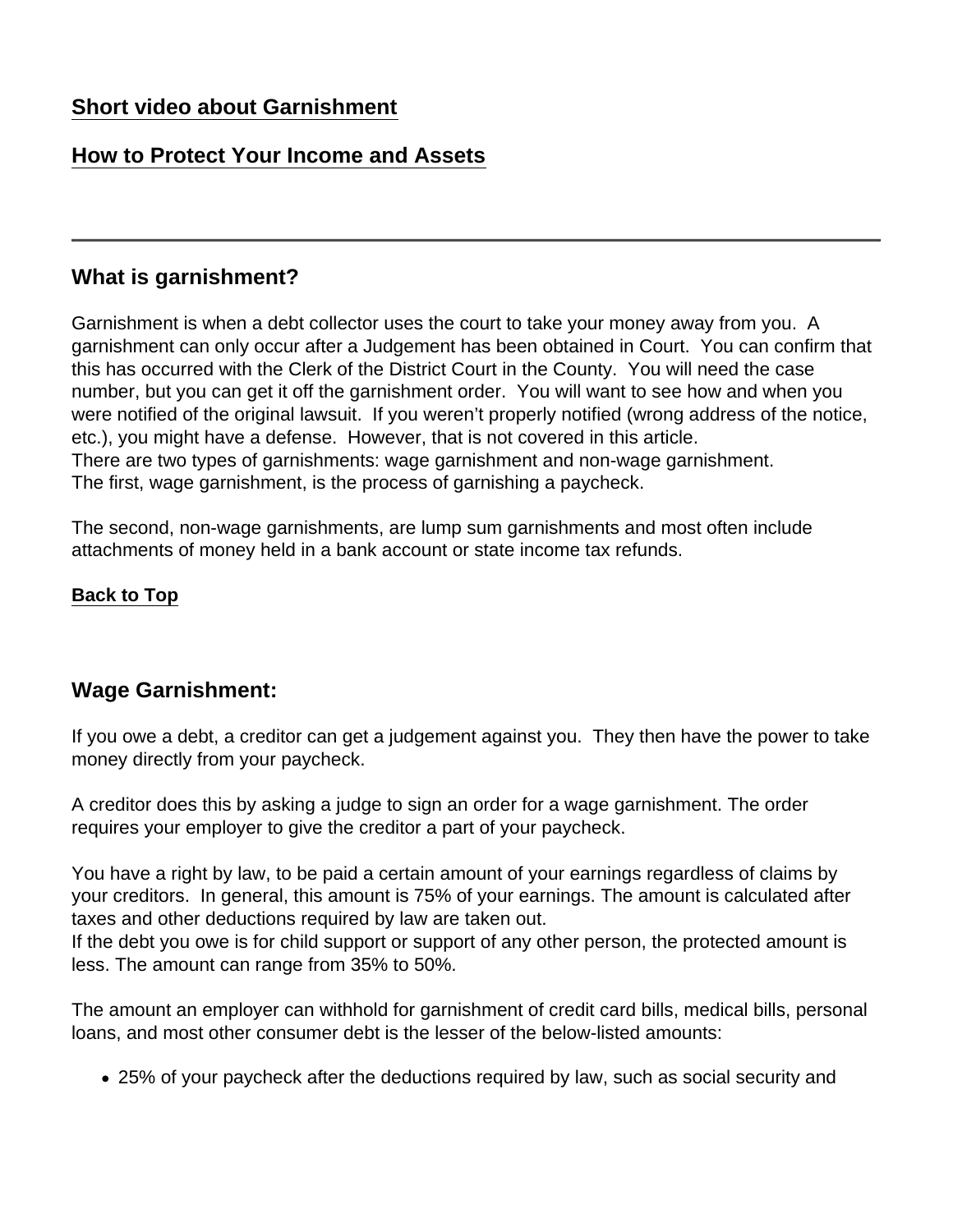<span id="page-2-0"></span>Medicare

- Weekly disposable income amount (the amount you take home from a paycheck after taxes are withheld) minus 30 times the federal minimum wage amount (currently \$7.25)
- The whole amount of the garnishment order

[Back to Top](#page-0-0)

| Amount of Income That Can Be Garnished                                                                                                                                         | <b>Examples</b>                                                                                                                                                                                                       |
|--------------------------------------------------------------------------------------------------------------------------------------------------------------------------------|-----------------------------------------------------------------------------------------------------------------------------------------------------------------------------------------------------------------------|
| 25% of the paycheck after the deduction of required<br>amounts, such as social security and Medicare                                                                           | If you take home \$300 weekly, the<br>equation would look like this:<br>$$300.00 \times 0.25 = $75.00$                                                                                                                |
| Weekly disposable income amount (the amount you take<br>home from a paycheck after taxes are withheld) minus<br>30 times the federal minimum wage amount (currently<br>\$7.25) | If you take home \$300 weekly, the<br>equation would look like this:<br>$$300.00 - $217.50 = $82.50$                                                                                                                  |
| The whole amount of the garnishment order                                                                                                                                      | If you take home \$300 weekly and<br>the total debt is \$100, the amount<br>withheld would be \$100.<br>Because the first amount is the<br>lowest amount $(\$75.00)$ , that is the<br>amount that would be garnished. |

[Here](https://www.money-zine.com/calculators/loan-calculators/wage-garnishment-calculator/) is an online calculator that can help you calculate how much will be withheld from your paycheck.

#### [Back to Top](#page-0-0)

Your paycheck will be garnished until the full amount of the debt is paid. That continues pay period after pay period until released by the creditor. This should occur when the entire debt, including interest, is paid.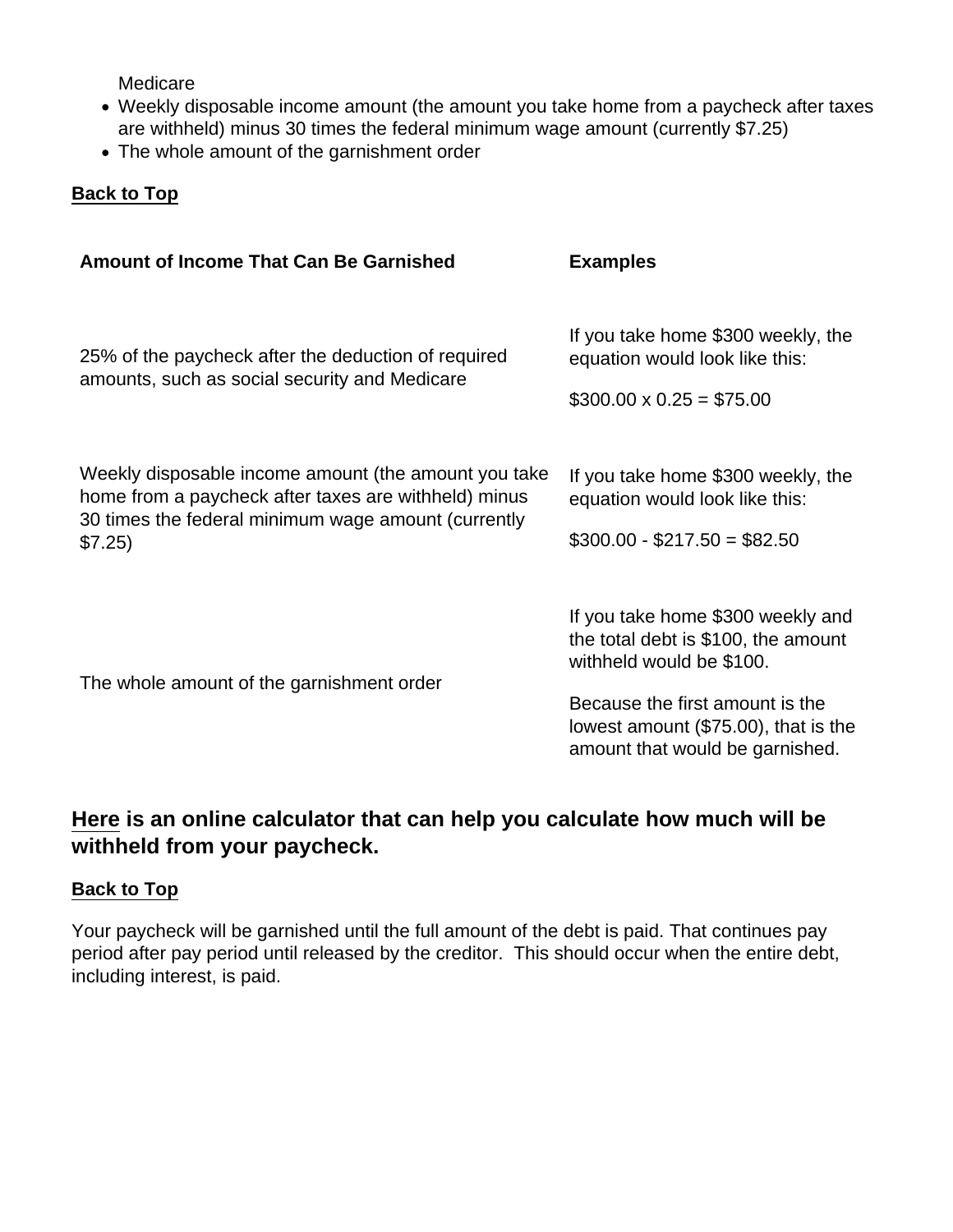<span id="page-3-0"></span>Sometimes the original creditor may not do a good job tracking the progress of your payments. So, it's important to keep track of the payments taken from your account. You can keep track in different ways. You can simply write the date and payment down on a piece of paper or use a computer program such as Google Sheets.

Sometimes the original creditor may not do a good job tracking the progress of your payments. So, it's important to keep track of the payments taken from your account. You can keep track in different ways. You can simply write the date and payment down on a piece of paper or use a computer program such as Google Sheets.

You can ask your employer for a breakdown of payments and the remaining balance (an accounting) for the debt. Your employer can then ask for the information from the original creditor. The creditor must give your employer the information within seven days.

If the information is not received within seven days, your employer may write to the creditor to inform them that they will no longer withhold money from your paychecks. If the creditor does not respond within fourteen days, your employer no longer has a duty to garnish your paychecks

Your employer can also withhold a \$10 fee per paycheck up to twice in a thirty day period (\$20 every thirty days maximum).

Unlike a bank account garnishment, a creditor can only attempt to garnish your paycheck once every thirty days. If the garnishment attempt is unsuccessful, the creditor is required to wait thirty days to refile.

#### [Back to Top](#page-0-0)

## Non-wage Garnishment:

The creditor or debt collector has the power to take your money from your bank if it has a judgment against you.

A garnishment of your bank account happens when a judge signs a court order requiring that your bank give the creditor your money. Your bank must hold 110% of the total amount owed to the creditor. This percentage includes a \$15 bank fee for each garnishment order.

The bank has 10 days to inform you how much it's holding from your bank account. This process occurs even if you share a joint bank account with another individual. They take the money before they give you any notice.

The creditor is allowed to attempt this process two times in a thirty day period.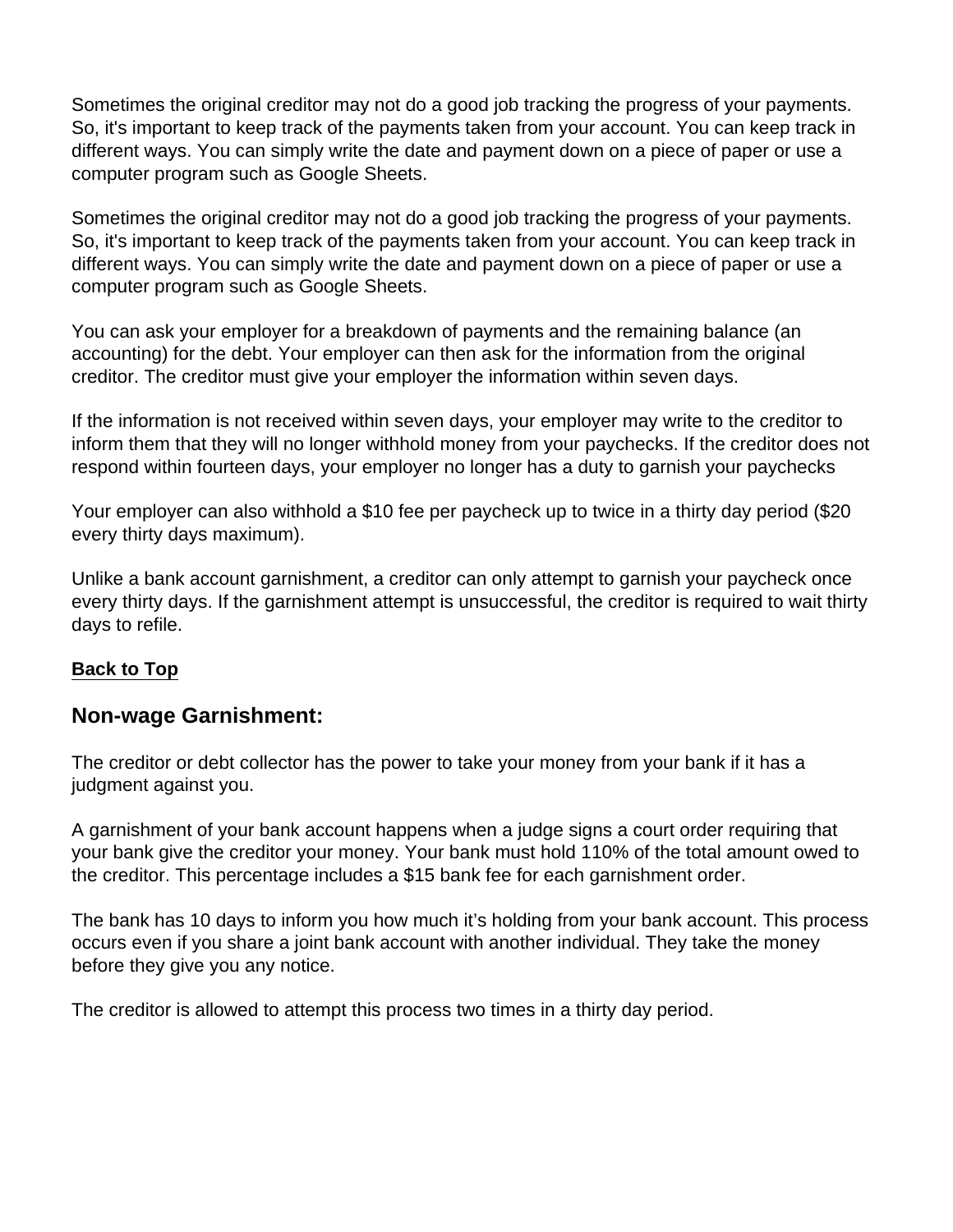<span id="page-4-0"></span>The garnishment occurs on the money in your bank account at the time the garnishment papers are delivered to the bank.

The Kansas Supreme Court recently held that wages count as "earnings" even after they are paid to an employee and deposited in a bank account. If the employee can prove that the funds are wages, they cannot be garnished under a non-wage garnishment. (Stormont-Vail Healthcare Inc. v. Sievers, 498 P.3d 1217 (Kan. 2021). [Read more about this important decision here.](https://www.kansaslegalservices.org/node/2505/paychecks-kansas-are-now-protected-garnishment)

Access the Google doc [FORM Request for Hearing](https://docs.google.com/document/d/11cxbPEbmFrBAz-3yJHPn7RbmCgbP_ymMrzMl3qPA80o/edit) . Or download the [fillable form](https://www.kansaslegalservices.org/sites/kansaslegalservices.org/files/FORM Request for Hearing - Per K.S.A. 61-3508.pdf) attached below. Please note: the linked Google doc will be updated as needed, so you may prefer it.

Usually the debtor conducts a financial transaction (like writing a check or a debit card swipe) and the check bounces or their card is declined.

The debtor then calls the bank and is told that their account has been garnished and that their money is being held. Sometimes the debtor is told that "the funds are frozen."

The funds will remain in limbo unless and until the debtor asks the court for a hearing to get the funds unfrozen and given back to the debtor.

A debtor has to request a hearing within 14 days -- if not, the creditor gets to keep the funds.

If the debtor fails to ask for a hearing, then the creditor will be allowed to keep the funds.

The debtor's bank will send the debtor a form document with instructions on how to request a hearing. The form may be confusing, but the debtor needs to fill it out and get it back to the bank within 14 days, no matter what.

If you want to see what the notice that the debtor will be sent,click [here.](https://www.kansasjudicialcouncil.org/sites/default/files/Ch 61 Notice to Judgment Debtor (nonearnings) (10-2013).pdf) The documents fail to inform the debtor of the illegality of what has happened to the debtor's paycheck.

Unfortunately, the documents that will be sent to the debtor may be confusing and difficult to follow. If you carefully review the documents, you will see they say nothing about paychecks or wages.

We have [a FORM Request for Hearing](https://www.kansaslegalservices.org/sites/kansaslegalservices.org/files/FORM Request for Hearing - Per K.S.A. 61-3508.pdf) (attached below) that will make it perfectly clear that your paycheck must be protected. You still must file it within 14 days of the notice of the garnishment.

[Use the fillable form \(attached\) or this link to a Google doc instead of the form the](https://www.kansaslegalservices.org/sites/kansaslegalservices.org/files/FORM Request for Hearing - Per K.S.A. 61-3508.pdf) bank [sends you :](https://www.kansaslegalservices.org/sites/kansaslegalservices.org/files/FORM Request for Hearing - Per K.S.A. 61-3508.pdf) [FORM Request for Hearing](https://docs.google.com/document/d/11cxbPEbmFrBAz-3yJHPn7RbmCgbP_ymMrzMl3qPA80o/edit)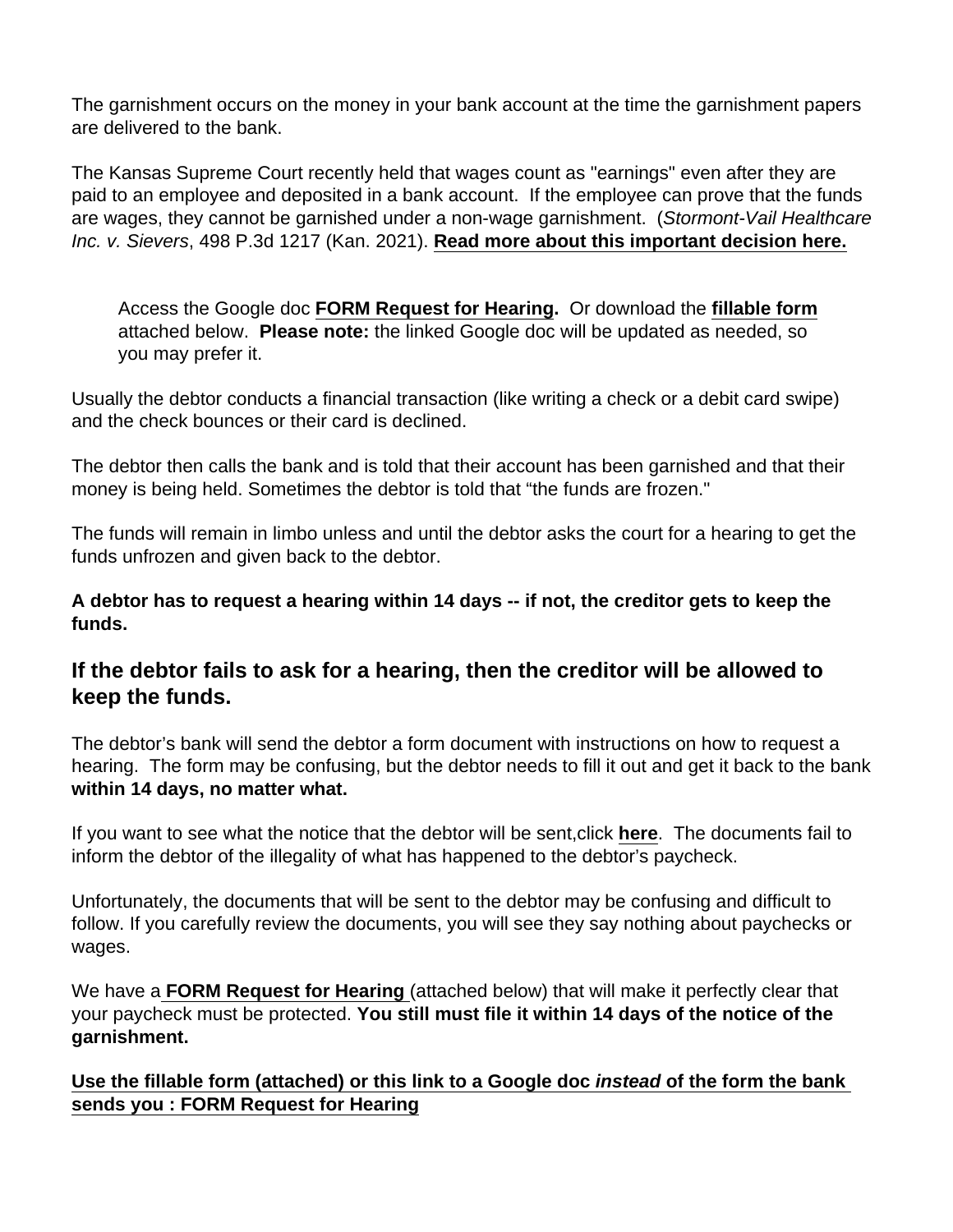Please note: the linked Google doc will be updated as needed, so you may prefer it.

This form talks directly about the paycheck and requests that it not be illegally garnished.

If a debtor is at risk of losing their paycheck by this type of illegal garnishment they must file the [FORM Request for Hearing](https://docs.google.com/document/d/11cxbPEbmFrBAz-3yJHPn7RbmCgbP_ymMrzMl3qPA80o/edit) and prove to the judge that the funds are wages/earnings.

### [Back to Top](#page-0-0)

<span id="page-5-0"></span>.

What can I do if I'm being garnished?

## Before Garnishment

The best way to avoid garnishment is to pay the debt in full or set up payment arrangements when you are first made aware of the debt.

Creditors will try to collect debt from you several times before they begin the garnishment process. Garnishment is commonly a last resort for creditors and they would much rather work with you on payment arrangements.

You should contact the creditor after receiving notice of a debt. Do not ignore notices from creditors as ignoring them will possibly lead to garnishment.

Creditors must wait fourteen days after receiving a judgment before they can request a garnishment order. Within these fourteen days, you should contact the creditor to try to pay the account in full or possibly set up payment arrangements.

If you pay the amount in full or the creditor agrees to regular payments, you can avoid being garnished.

## [Back to Top](#page-0-0)

## During Garnishment

## Dispute/Exemptions:

Once you have received notice that you are being garnished, [you have fourteen days](https://www.ksrevisor.org/statutes/chapters/ch61/061_035_0008.html) to file a dispute if the notice has incorrect information or you believe you don't owe the debt. There will also be a list of exemptions on the notice of garnishment that cannot be taken to repay your debt.

Examples of exemptions which apply to money in a bank account include any support payments such as child support or alimony, social security, disability, retirement benefits, and supplemental security income (SSI) such as unemployment and workers compensation.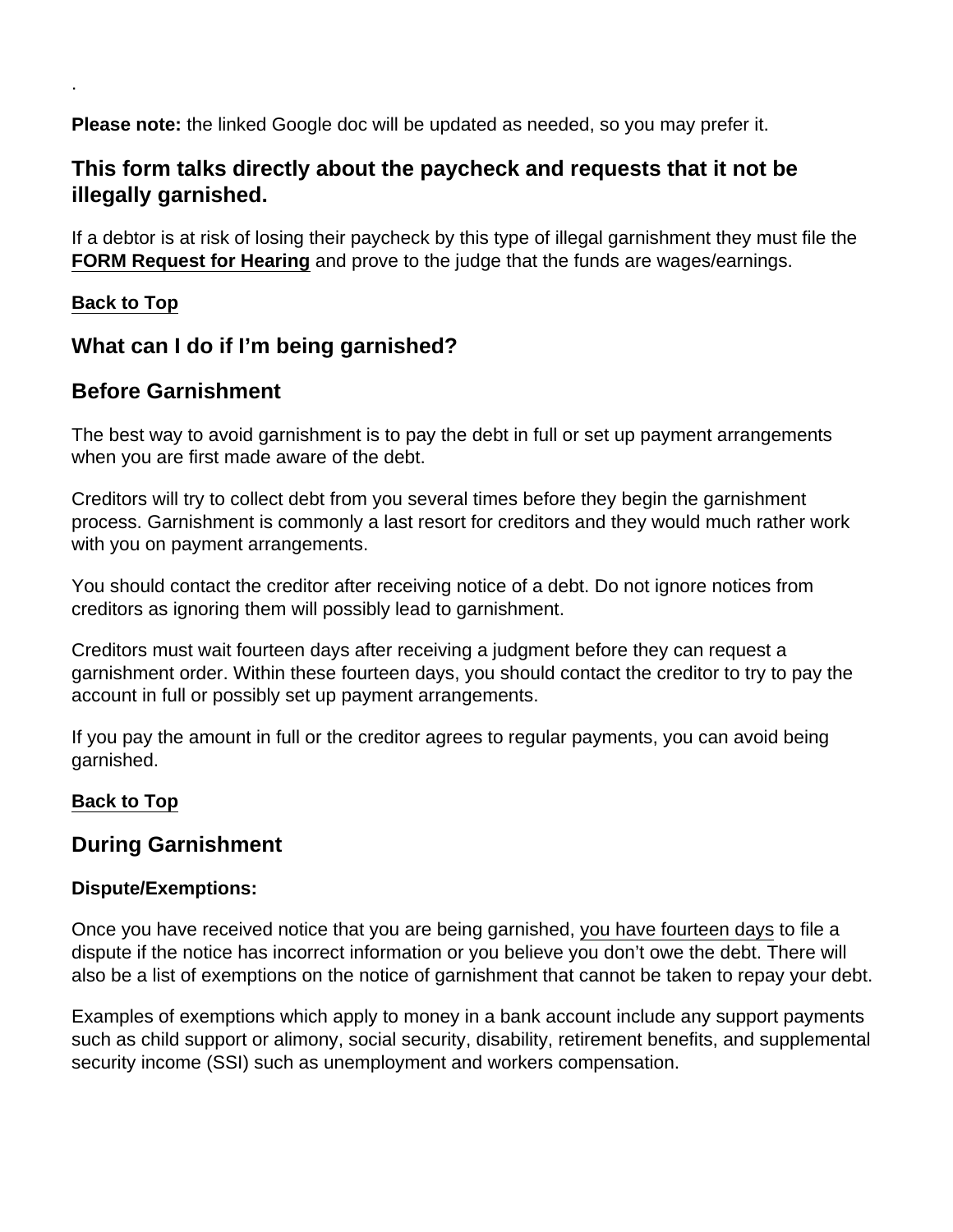<span id="page-6-0"></span>Earnings are compensation for personal services, whether called wages, salary, commission, bonus or otherwise. A creditor cannot garnish wages from your paycheck and then garnish wages from your bank account. You will need to provide proof that money in your bank account came directly from your wages.

Although not all rounds of COVID economic impact payments (stimulus checks) are exempt from garnishment, the second round payment of \$600 is protected. It is important that you check to make sure that the second economic impact payment was not a part of the garnishment.

You must make a request to go to court when disputing or claiming an exemption. The form to request a hearing for a dispute or exemption claim can be found [here](https://www.kansasjudicialcouncil.org/sites/default/files/Ch 61 Notice to Judgment Debtor (nonearnings) (10-2013).pdf).

### Illness Exemption:

If you are prevented from working for more than two weeks due to a personal illness or the illness of a family member, all garnishments must stop until two months after recovery from the illness.

### Bankruptcy:

The last resort to stop a garnishment is filing for bankruptcy. Filing for bankruptcy stops all garnishment, but has serious consequences. You should speak with an attorney before making the decision to file for bankruptcy.

You can also visit our [bankruptcy page](https://www.kansaslegalservices.org/node/all-about-bankruptcy) for more information.

Judgement Proof Debtor:

A person who has only Social Security (an exempt form of payment) in their bank account might be called Judgment Proof. However, you should be careful not to put money from other sources in that account. Don't put money from gifts, a garage sale or cash checks for friends in the account. These ruin the status of the account as holding only exempt money.

#### Employment Rights:

If you have a wage garnishment, your employer may NOT fire you and potential employers may NOT refuse to hire you because of the garnishment.

It is also important to keep an open communication with your employer. Have conversations where you simply inform them of what's happening and that you are working to take care of it. Avoid anger at your employer, as they can do nothing to stop it. In fact, if they don't take the required court action, the creditor can get judgment against your employer and collect your debt from the employer.

#### [Back to Top](#page-0-0)

Garnishment Frequently Asked Questions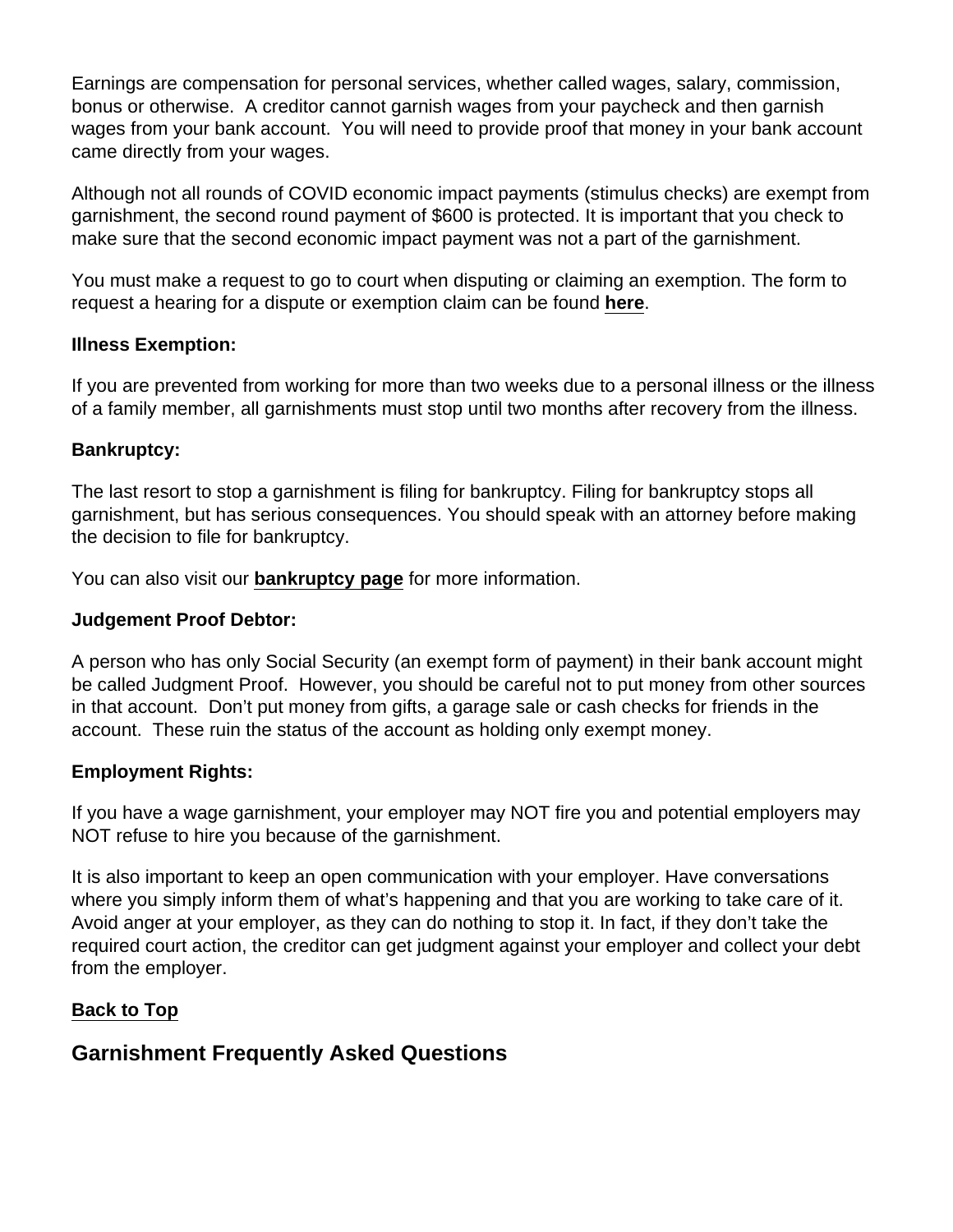<span id="page-7-0"></span>Where does my money go when it's garnished?

 All money collected, except for the fees withheld by an employer or bank, is sent to the original creditor or debt collector.

Can I hide or withdraw money from my bank account to avoid garnishment?

If you've been notified of a garnishment, you cannot legally hide or transfer your assets to avoid garnishment, including emptying your bank account.

Can a creditor garnish my paycheck 25% and then garnish my bank account after the other 75% of my paycheck is deposited?

No. A creditor cannot garnish 100% of your earnings or wages. The Kansas Supreme Court recently held that a creditor could not use a non-wage garnishment of your bank account to take earnings or wages. The burden will be on you to prove that the funds in your bank account come directly from your wages.

Where can I dispute a garnishment or request a hearing?

 The dispute form you would need to complete to request a hearing is attached to this page below, Instructions and Notice to Judgment Debtor , in a Word document you can download and complete.

Once completed, you must take it to the District Court clerk and a hearing will be scheduled between 7 and 14 days after the request is submitted. You will then go to the courthouse to prove that the debt was either in error, missing information, or that your money is exempt from garnishment.

Note: These answers are written to provide general legal information, not legal advice. Your situation may be different or involve one of the exceptions in this area of the law. These resources are not designed for complex or complicated legal issues. In those situation, hiring a lawyer will be your best option.

[Back to Top](#page-0-0)

## Additional Information

If you would like more information about protecting your income and assets, please click [here.](https://www.kansaslegalservices.org/sites/kansaslegalservices.org/files/Protect Your Income & Assets Brochure.pdf)

[Back to Top](#page-0-0)

Apply to Kansas Legal Services for Additional Help